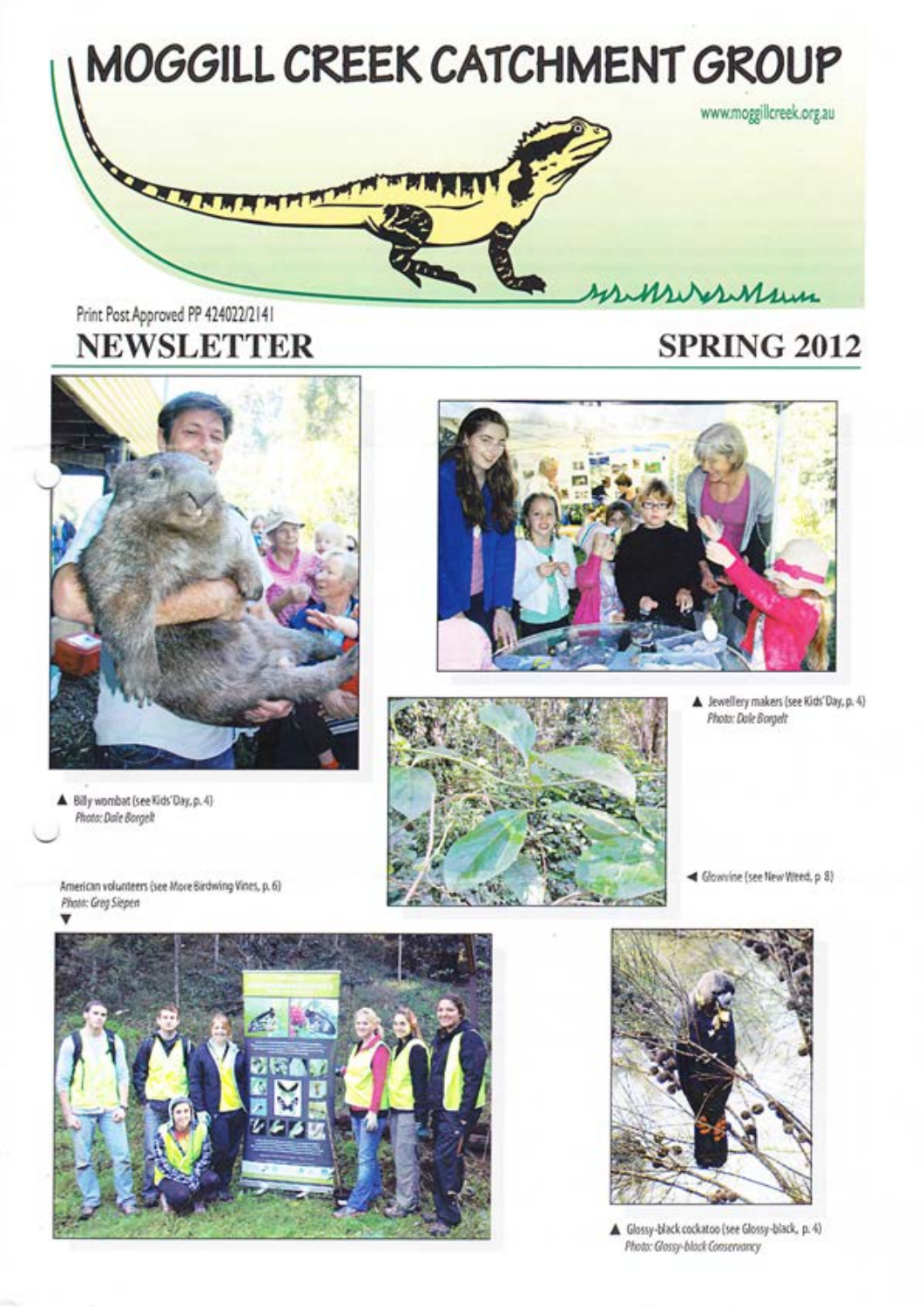# **Editorial**

Many Members know little of what those actively involved really do. Some have an idea that we fill in our time just planting trees. A look at our newsletter provides a snapshot of what occupies our time and thinking, So read this issue.

Our Chairman is confronted by bad news from BCC which provides us with substantial support. Committee and Special Meetings have discussed what we can do. We have a long way to go.

Members engaged in revegetation are usually in need of helpful information of varied kinds. Here, we have the usual article on native plants and in particular their identification. The article on weed waste deals with an important problem while that on soil damage explains a not widely appreciated undesirable activity.

We have special projects beyond standard revegetation. One monitors the biological health of creeks. Another, like the longrunning Richmond Birdwing Recovery which we assist by growing and planting an essential plant species, which we are now entering is the Glossy-black Cockatoo recovery by growing the necessary plants.

The article on a new weed in our district is interesting, following on from our last issue which emphasized the importance of thorough elimination of new arrivals before they spread.

There are many things which we can't do well enough, either because we lack the manpower or skills or finance and are most grateful for assistance. Examples here are the mechanized earthmoving which moved us ahead in preparing the site for the new shadehouse, the American volunteers who added substantially to our Richmond Birdwing Vine plantings and the grant from Energex which will allow the Section 12 project to progress greatly.

Then we have the special public events; the spectacularly successful Kids' Day and notice of the next Talk at The Cottage.



Proudly supported by Brisbane City Council



Dedicated to a better Brithane

 $\overline{2}$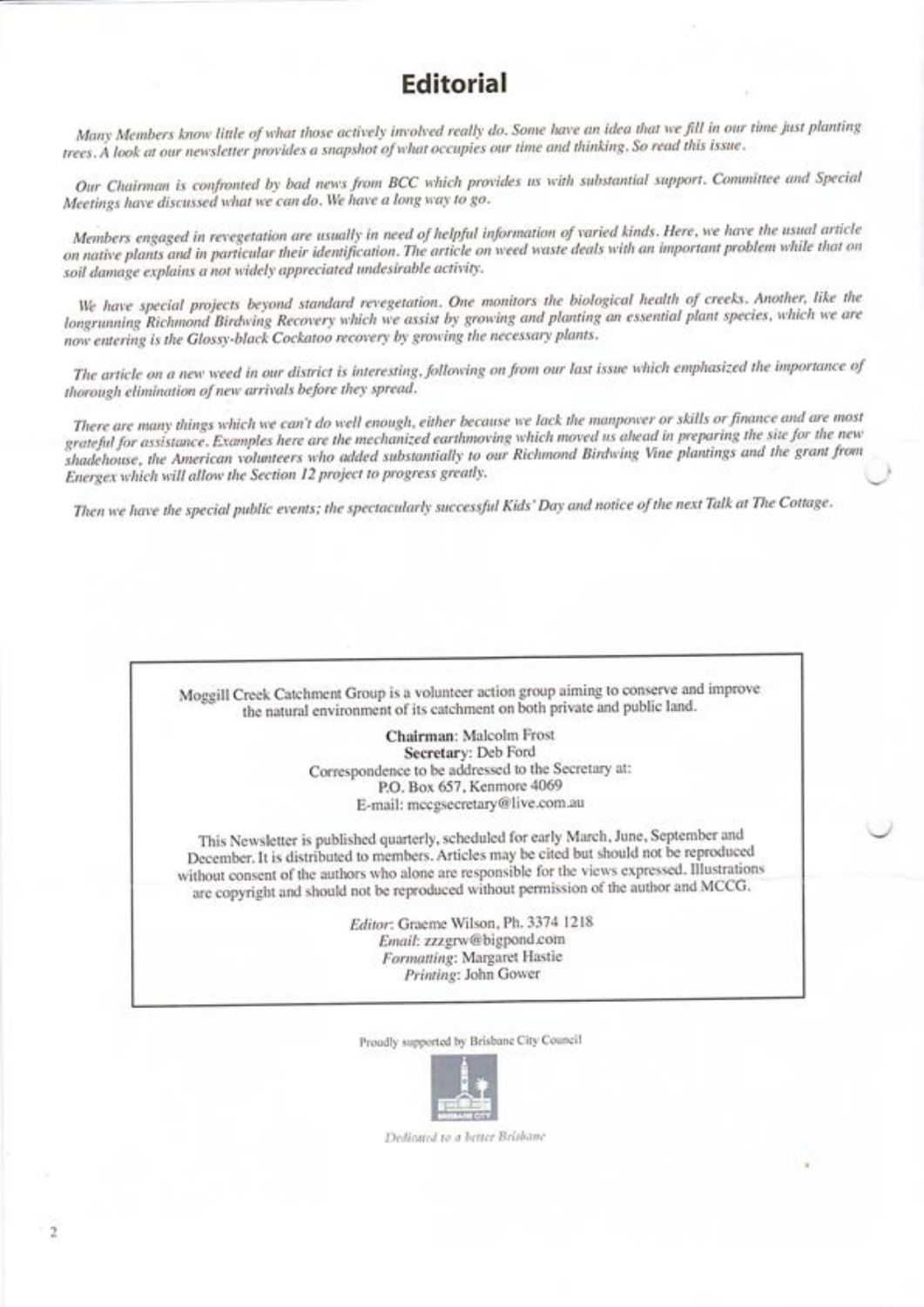### Chairman's Report

Disappointingly, without any consultation with Catchment Groups, Council has reduced the number of Creek Rangers from about l1 to 4. Creek Rangers provide support for Catchment Groups throughout Brisbane. With the money saved, Council has created a new \$600K annual granting body named the Lord Mayor's Natural Areas Partnership Assistance program which will be available to Catchment Groups but at the time of going to press, there are yet no details of the method of allocation. Additional funding has been also made to the Wipe out Weeds fund and to Land for Wild Life but again MCCG has not been provided with details on these budget increases or whether Catchments have direct access to these funds.

MCCG has had a full time Creek Ranger since the positions were created by the then Lord Mayor Campbell Newman about ten years ago. Creek Rangers have made significant contributions to the operation of our organisation and to the functioning of specific projects such as Kids' Day, the Creek Health Monitoring Program and the development of a Land Owners' Bushcare Group at Pacey Road.

It remains to be seen how these new arrangements will affect MCCG but I am very concerned that the lack of a dedicated Creek Ranger will seriously impact on our Catchment's performance. It is doubtful whether a shared Ranger working between 1 to 3 days a week will provide the creativity and enthusiasm of our full time Rangers.

On a happier note we are all delighted by horv rvell Dale Borgelt has recovered from her operation. Dale's contribution to MCCG has been outstanding for so many years and to see her fit and full of energy is a delight. We all thank Dale who coordinated our as always highly successful Kids' Day - helped by a group of talented contributors and volunteers.

In addition, we must all thank Anna Greig who resigned from BCC as a Creek Ranger last month. Anna's enthusiasm and talents will be sorely missed.

MCCG usually takes part in the National Tree Planting Day sponsored by Planet Ark. This year Kenmore State High School (KSHS) held a National Tree Planting Day on Friday 27th July with 65 students participating. Altogether 841 trees, shrubs and grasses were planted with sponsorship from Toyota Motor Company providing hats, gloves and plants and a Prius vehicle. Brisbane Council also supported the outing by providing half the plants and 50 m<sup>3</sup> of mulch. Coordinating the event were Michael Walker, head of Health and Physical Education KSHS and Damien Egan, MCCG's Section Leader.

Malcolm Frost

# Energex Grant gives boost to MCCG work on Deerhurst Park/Gap Creek Wildlife Corridor

Moggill Creek Catchment Group has received a \$ 10,000 grant from Energex to work on the public and private land on the Deerhurst Rd side of Gap Creek. Terry Effeney, Energex CEO, said "We're very happy to be able to assist the Moggill Creek Catchment Group to improve the health and biodiversity in the Gap Creek wildlife corridor, one of the many worthwhile sustainability initiatives supported through the Energex Sustainability and Environment Fund." The first project to be supported by this Energex grant is a huge working bee on August 26 on private Deerhurst property adjoining the public land.

Gap Creek at Deerhurst Park is in MCCG Section 12 which has Michael Humphreys as Section Leader. With the support of Habitat Brisbane, Michael and his Section team have already cleared weeds and replanted with natives along most of the Kenmore Hills side of the creek. For example, there are norv approximately 45 Richmond Butterfly Vines on that side and more on nearby private properties. Approximately 80 to 100 different species of trees and shrubs native to Brookfield or to the lorvland rain forests of South East Queensland have been planted. These trees and shrubs have created a canopy in the sections initially planted and are already starting to naturally reproduce. In addition, the rough trail which they have created on the Kenmore Hills side is increasingly used by walkers, cyclists, and horseback riders. Birdwatchers are also coming to the park. Recently a very rough track has been added on the Deerhurst Road side of the creek.

The Energex grant is just the start of a more ambitious project, Mike Humphreys pointed out. We would like to make both the public land and the private land bordered by Deerhurst Road, Brookfield Road, and Gap Creek Road largely weed free. In addition we will revegetate the public land with species native to Brookfield. We will also be encouraging private landowners to plant local species on their properties. From time to time we will be holding working bees on both the public and private land. The result will be a wildlife corridor plus recreational possibilities on 6 hectares of public land. This would be augmented by up to 6 or 8 hectares of adjoining private land largely dedicated to wildlife. In order to achieve this goal we will be applying for additional grants to work on both the public and private land over the next few years.

Mike has said that at this point there are several issues about the development of the park and horv the council might help with that development that need to be resolved. Part of the park is a road reserve which is no longer needed now that Gap Creek Road has been upgraded. Is there enough public support to remove this land from the road reserve and transfer it to the parks department? In addition could the Council improve the trail that we have put in and take over its maintenance? We would also like to hear other suggestions about how the park can be improved.

Contact: Michael Humphreys - mh@psy.uq.edu.au Dale Borgelt MCCG PR Officer - daleborgelt@gmail.com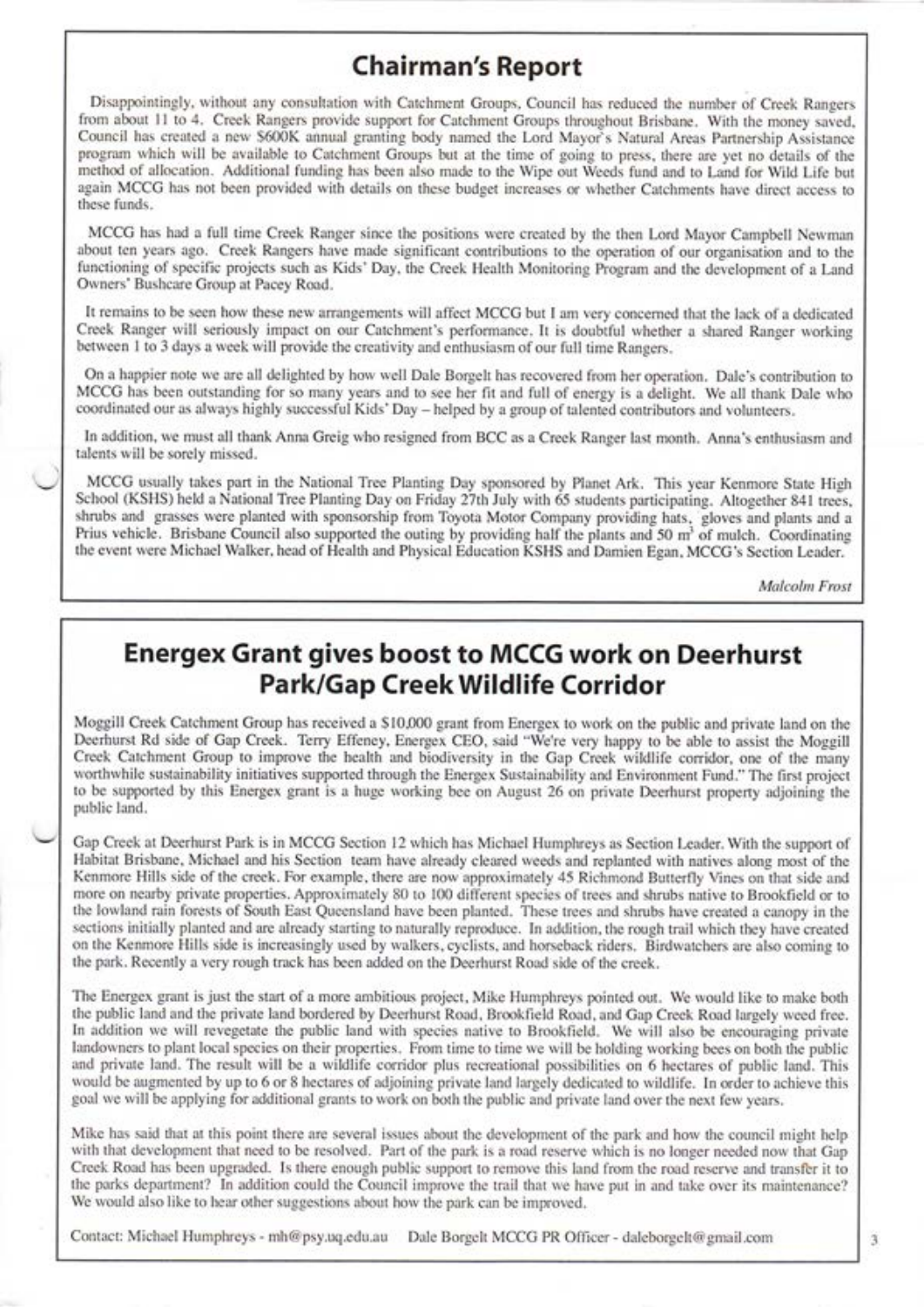#### Kids'Day at the Cottage

Three years in a row the weather has been kind to the last Sunday in May for Kids' Day at the Cottage. In 2012 that allowed nearly 300 little and big people to come and enjoy Kids' Day fun in the wonderful setting of the MCCG Environment Centre, the Cottage on the Gold Creek Dam Reserve at the very end of Gold Creek Road, Brookfield. Also for three years, Kids' Day at the Cottage has benefitted from the help of the Lord Mayor's Suburban Initiative Fund via the Pullenvale Ward Office. Kids'Day at the Cottage has proved a very popular community event.

The Cottage itself had much to interest adults and kids with its library, displays and insect cabinet. The drawers which displayed the dung beetles found in our recent survey attracted a lot of attention. Also inside the Cottage there was plenty of art and craft activity. Carolyn Parsons had a constant stream of children around her table eager to make beautiful sun-catchers. In another room littlies were happy to colour in pages of native wildlife.

The good weather allowed the other displays and activities to be enjoyed under marquees:

[1] Creek Ranger Stacey Hodge introduced youngsters to the mysteries of what lives in creek water.

[2] Dale's daughter, Deborah Craig, and grand-daughter Rebecca, helped enthusiastic youngsters make jewellery with wonderful hand-made pottery beads and native leaf shapes. (photo p1) These unique clay items were made by Marjorie Welch, so children went home proudly wearing very individual pieces.

[3] The Snail Whisperer was there to share his knowledge of native snails. John Stanisic is Australia's leading expert on land snails, but he happily gives his time to come with a display for Kids' Day.

[4]Andrew Wilson helped kids pot up a seedling native plant to take home happy in the knowledge they could help the environment and perhaps a specific native butterfly.

As usual Geckoes Wildlife presentation was a popular highlight, but, given a chance to show some wildlife from outside our own catchment, Martin Fingland produced a trump card right at the end when he carried in Billy the Wombat. Martin is not small, but Billy seemed almost too heavy to carry. Nevertheless, Billy seemed to gaze quite calmly at the excited crowd jostling around him. (photo p1)

2012 Kids' Day at the Cottage was rated an outstanding success by happy little and big visitors who were especially delighted that all the activities were absolutely free.

Dale Borgelt

### Glossy Black-Cockatoos

Visits of the rare Glossy Black-Cockatoos to Western Brisbane suburbs are limited by the presence of the she-oak feed trees since many of these trees have been destroyed in the process of urban development. Glossy Blacks chew the tiny winged seeds from the cones of Allocasuarina littoralis and  $\Lambda$ . torulosa, and these chewed cones, or 'orts' form a mat under feed trees. The 'clicking' of beaks as the birds extract the seeds from the cones is often the only sound heard during the day. At the end of the day they drink at a watering spot that could be a dam, a creek or even a birdbath. Hollows in old trees, needed for nesting sites, are also rare in many situations. She-oaks are pioneer species that are useful to plant in a 'difficult' position where the canopy has been broken. Since the cones form only on the female trees it is necessary to plant several trees in a clump. The male trees flower at the end of the branchlets, and the brown pollen often makes the trees look as though they are dying.

It is rare to see them flying in a flock of more than three (two adults and an immature), unlike the more common yellow-tails who frequently fly around Kenmore and Mt Coot-tha in flocks of ten or more. Glossy Blacks are brownish rather than black, and only mature males of six years or more have red tails. Younger male and female birds have black barring across orange tail panels. Female birds have yellow feathers scattered over their heads, quite unlike the yellow cheek patches of the yellow-tail. (Photo p1)

For more information, go to www: glossyblack.org.au

A survey day has been planned for October 14. The data collected on this day ivill supplement isolated sightings recorded throughout the year. Would you please look and listen around your property on this day and report any sightings or hearings to Dawn Beck, Ph 3378 8598 or email alphabec@powerup.com.au A photograph would be even better.

Lyn Cole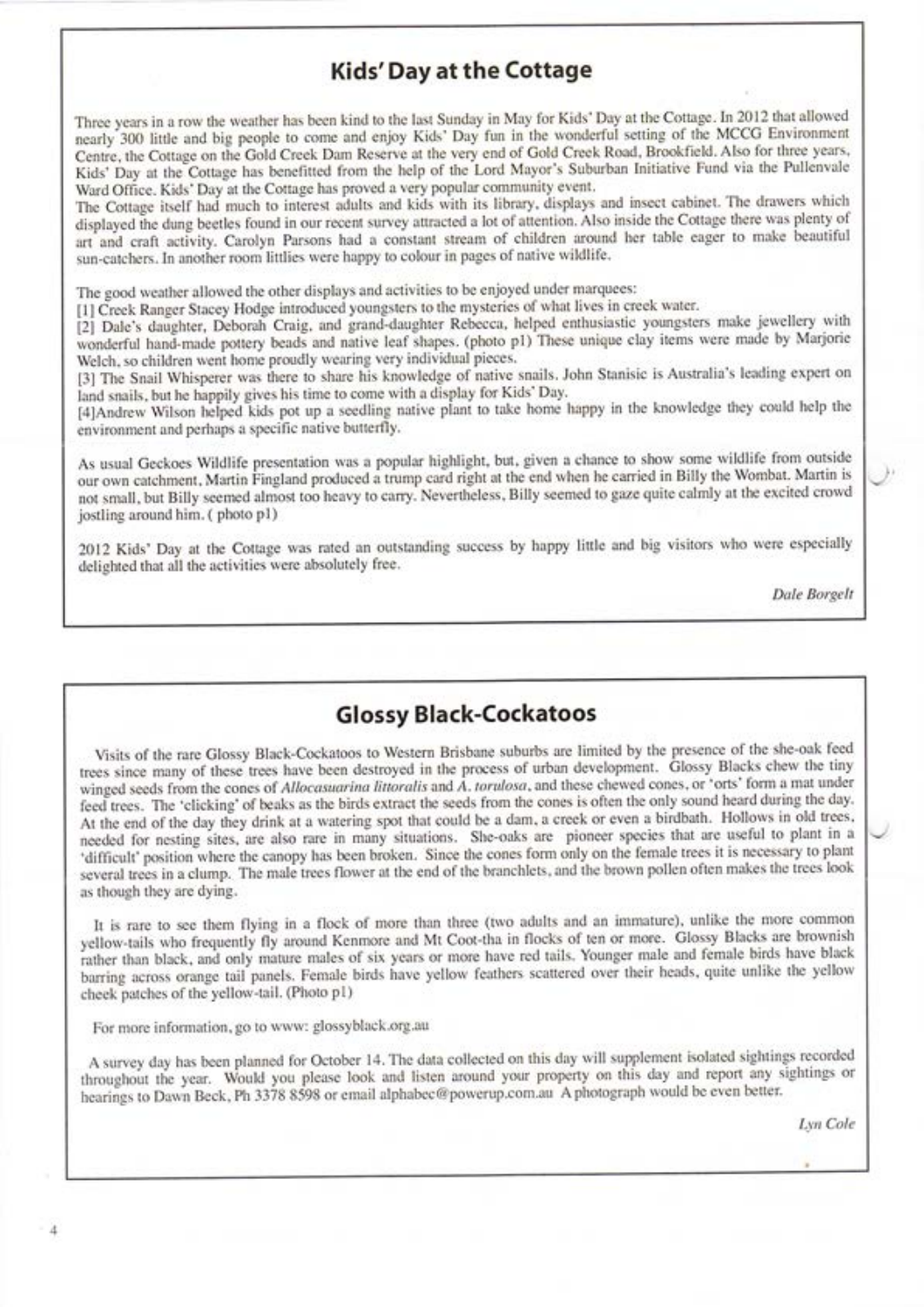# Passiflora (See A genus which has everything, p. 6)











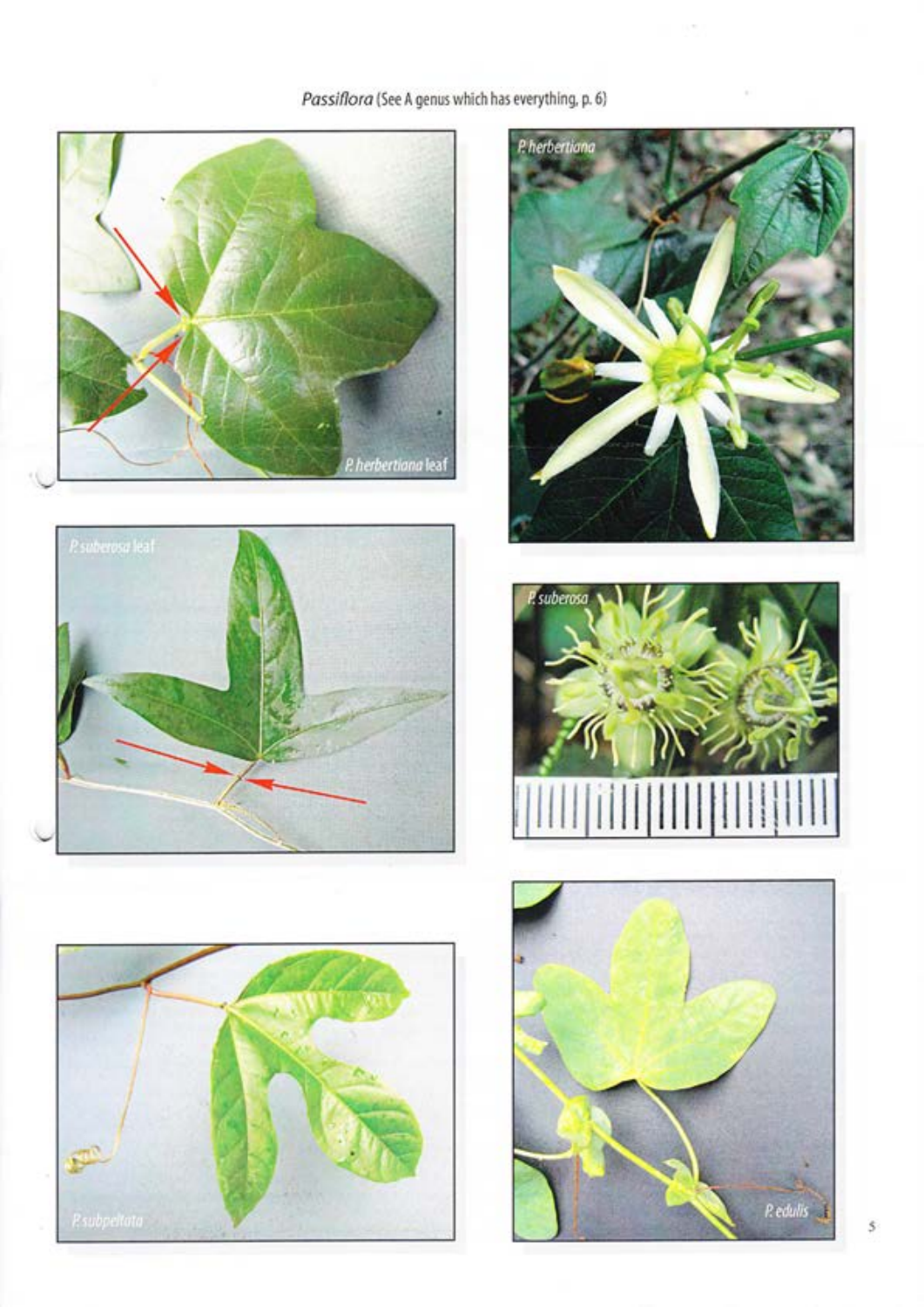### A genus which has everything!

The genus Passiflora is represented by relatively few species in South-east Queensland, but it includes a delicious fruit, several environmental weed species, one of which is listed by the Council for 'reduction through routine maintenance' and two native species, both of which occur in our Catchment.

The delicious fruit is, of course, the passion fruit and the weeds include the listed corky passion vine P. suberosa, and the white passion flower, P. subpeltata, both of which are abundant in our Catchment (the fruiting species, P. edulis, is also commonly found as a minor weed.). The two native species are P. herbertiana, native passion flower, and P. aurantia, the red passion flower. Unusually, the native species have much more striking flowers than the common weed species.

The family Passifloraceae includes just 12 genera with about 600 species, about 500 of which are in the predominantly American genus Passiflora. Quoting an American website "When Christian missionaries arrived in South America in the 16th century, they found a plant which they felt was a good omen for their mission. They called it the passion flower because to them it symbolized the death of Christ. The five sepals and five petals of the flower, which are similar in appearance, represent the disciples without Peter and Judas. The double row of colored filaments, known as the corona, signifies the halo around Christ's head or the crown of thorns. The five stamens and the three spreading styles with their flattened heads symbolize the wounds and the nails respectively. The vines tendrils resemble the whips used to scourge Christ." (The photo of P. herbertiana on p.5 shows these features.)

Four of the six species found in our Catchment are pictured on page 5. All are climbers with axillary tendrils, and all commonly (although not invariably) have 3-lobed leaves. Flowers are complex, quite large except in P. suberosa, in which they are <2 cm in diameter (see photograph; note lmm divisions on rule), and this species also has quite small fruit. Fiorver and fruit sizes are compared belorv; also in the table are data for stipule length, the stipule being the leafy structure found in many species at the base of the petiole, or leaf stalk:

| <b>Species</b> | <b>Flower diameter</b> | <b>Fruit length</b> | <b>Stipule length</b> | Weed?  |
|----------------|------------------------|---------------------|-----------------------|--------|
| P. aurantia    | 8-10 cm                | c. 3-4 cm           | c. 1 mm               | Native |
| P. edulic.     | c.6 cm                 | $c.7$ cm            | $10-13$ mm            | (Weed) |
| P. foetida     | $3-5$ cm               | $c$ , $2-3$ cm      | 5-10 mm               | Weed   |
| P. herbertiana | $c.6$ cm               | 4-7 cm              | $1-3$ mm              | Native |
| P. suberosa    | $1-2$ cm               | $0.8 - 1.5$ cm      | $5-8$ mm              | Weed   |
| P. subpeltata  | $4-5.5$ cm             | $1.5 - 2$ cm        | 15-40 mm              | Weed   |

When not in flower or fruit, P. suberosa and P. herbertiana can be quite difficult to distinguish, particularly as they both have very variable leaf shape. One way is to check on the positions of the tiny glands on the margins of the petiole. In P. herbertiana they are close to the leaf blade, whereas in P. suberosa they are much lower down the petiole (see arrows in leaf photographs). I am grateful to Ross Patterson for showing me this distinguishing character.

The weed species P. subpeltata may readily be distinguished from another weed, P. foetida, by its longer stipules.

Bryan Hacker

# More Birdwing Vines in catchment

Recently, seven US university students planted 100 Birdwing vines (Pararistolochia praevenosa) on four properties in the catchment as part of a partnership between the Richmond Birdwing Conservation Network (RBCN) and Conservation Volunteers Australia (CVA). (photo p 5) As part of the planting lots of lantana and small weed herbs were removed.

The keys to successfully growing Birdwing vines on infertile soils is the addition of 10% dolomite in the backfill soil and not damaging the delicate roots of the vines during planting.

Also, one needs to plant two-year old vines that can withstand the new conditions and allow the delicate roots to adjust.

These Birdwing vines complement the many already being grown in the catchment by keen landowners.

More information: www.richmondbirdwing.org.au

Greg Siepen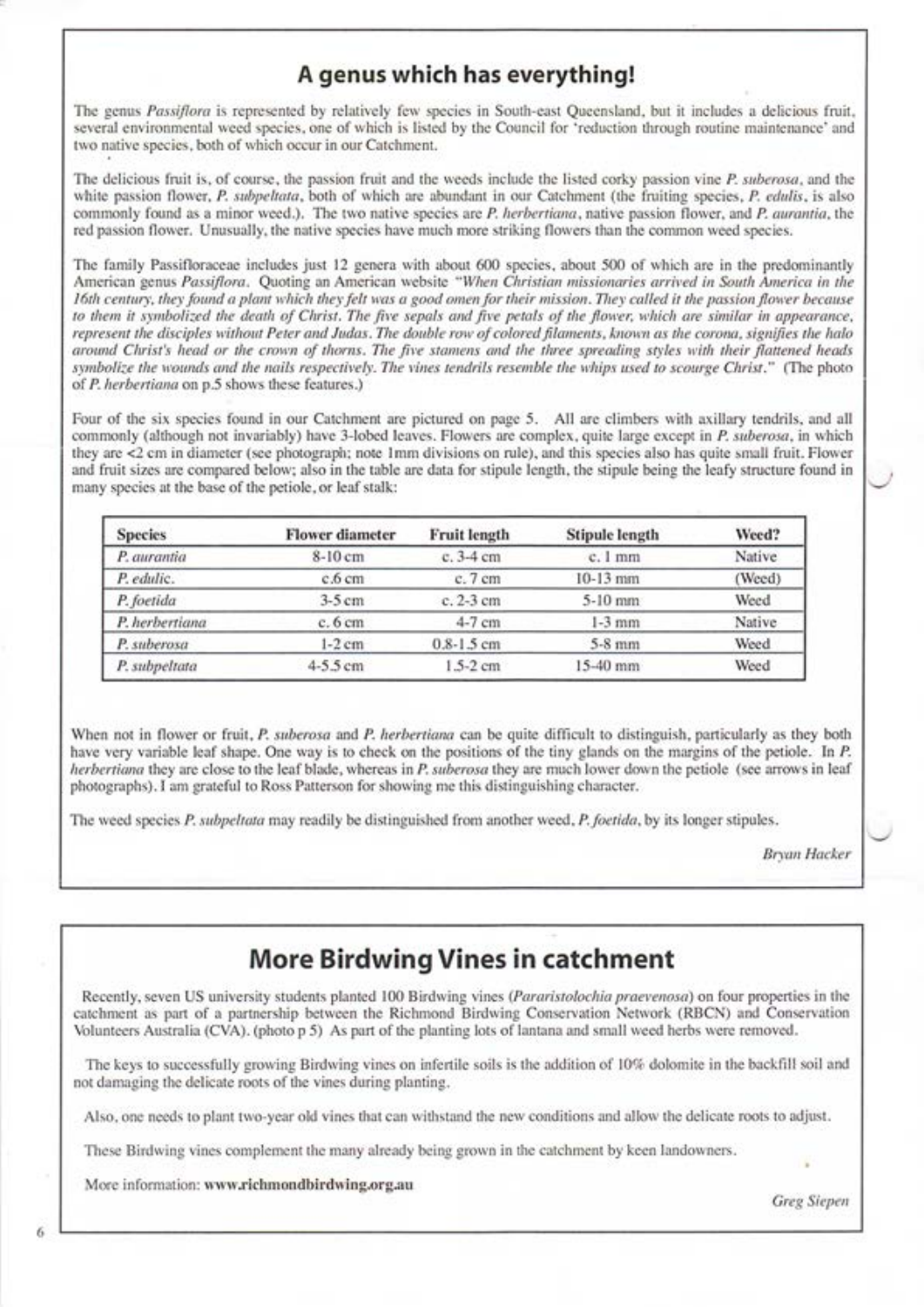### Earthworks along boundaries can degrade forests.

A recent case of development on the boundary betrveen trvo properties highlighted one of the forms of degradation that tends not to be recognised or discussed, but has the potential to be very detrimental to a forest. The case arose from preparation of a building site very close to the boundary of land with mature trees and shrubs of a regenerated forest some 50 years old.

Within a metre of the tree line, a near vertical face was cut to a depth ranging from 2.5 metres to about 400cm. In the exposed face many large and small roots were cut through; some were 50 to 100 mm diameter, exploiting the soil in the neighbour's land which had for more than 30 years been a lightly grazed or slashed pasture. The bank face extends for approximately 30 metres.

The site is at the crest of a broad low hill which is underlain by metamorphosed sediments with some interbedded volcanics runoff from this crest, so the forest is dependent on the soil moisture and nutrients undemeath it, and previously (before excavation) under the pasture in the neighbour's land, now covered with fill. The soils vary from shallow (approx. 30-40cm) to moderately deep (approx. 60cmm) where the parent material has been partially weathered.

With a steep bank, repeated wetting and drying can lead to instability and erosion, while extended wet periods may cause slumping. The root damage results in major changes to the hydraulic and hydrologic properties of the land along the edge of the earthrvorks, the soil behind the face drying out progressively over dry periods resulting in reduced available soil water for plant growth and some plant death. This latter will increase soil instability. Not only is available water reduced but so too are mineral nutrients.

This sort of vegetation destruction can be considered every bit as serious as clearing of vegetation in areas covered by Conservation Agreements and Ve getation Protection Orders.

Adrian Webb

### Vegetative propagation

Our central activity is getting a maximum number of native plant species on the ground. We do this by propagating them in our nursery, from seeds we collect. Such is not however entirely satisfactory, because we get no seed of many species or I we do, they may be insufficient in number or don't germinate well or uniformly. We have therefore decided to produce these from cuttings which is not difficult if we provide a suitable environment. We are at present constructing a small (about 10m2) stand-alone shadehouse with heated benches, misters and an extractor fan to avoid overheating of the space in hot weather.

This has been hard work for a number of our members because we have had to cut in to a slope for a horizontal base. In fact, it was getting beyond us, but fortunately John Rietkerk of Jones Rd came along with his earthmoving equipment and did what would have taken several men many days to do. And at no cost!

Graeme Wilson

### Creek Health Monitoring - Join the happy group!

On June 17 the dedicated teams of the Creek Health Monitoring Program set about the first of our 2012 creek samplings across the 12 sites in the Moggill Creek catchment. The weather was great. We had postponed sampling some weeks earlier because of persistent wet weather and continued fresh flows down the creeks.

Dr Tim Horvell gave an informal report to the Friends Of Moggill Creek gathering on 4 August, and led a lively discussion about the results. He emphasised that our program is focussed on gaining a baseline understanding of the health of our creeks and is one of the ferv that are being conducted by community groups.

Despite the slightly cooler weather than the first sampling last year, the number and variety of fish species caught (and released) indicated that the fish population is in good condition. For the first time, Smelt was caught at a couple of sites, which excited some of the fishos in our teams.

The numbers of macroinvertebrates and fish were down on the November sampling and that was expected because of the seasonal conditions. However, Gap Creek and Mackay Brook were quite low in numbers of macroinvertebrates and fish. Water quality of Mackay Brook site was poor with salt content being more than double the content of the other sites. This is consistent with the previous sampling results.

We are keen to have more people join our 6 teams; it helps to get the job done and also assists us to have some depth in numbers for the odd times rvhen others cannot participate. It has been great to see horv much enjoyment most people are getting as they become more confident in the various data collections. We have opportunities for team members to get training in water monitoring through workshops run by SEQ Catchments. Please contact Adrian Webb (adrian@webbnet.com.au) if you are interested.

 $\tau$